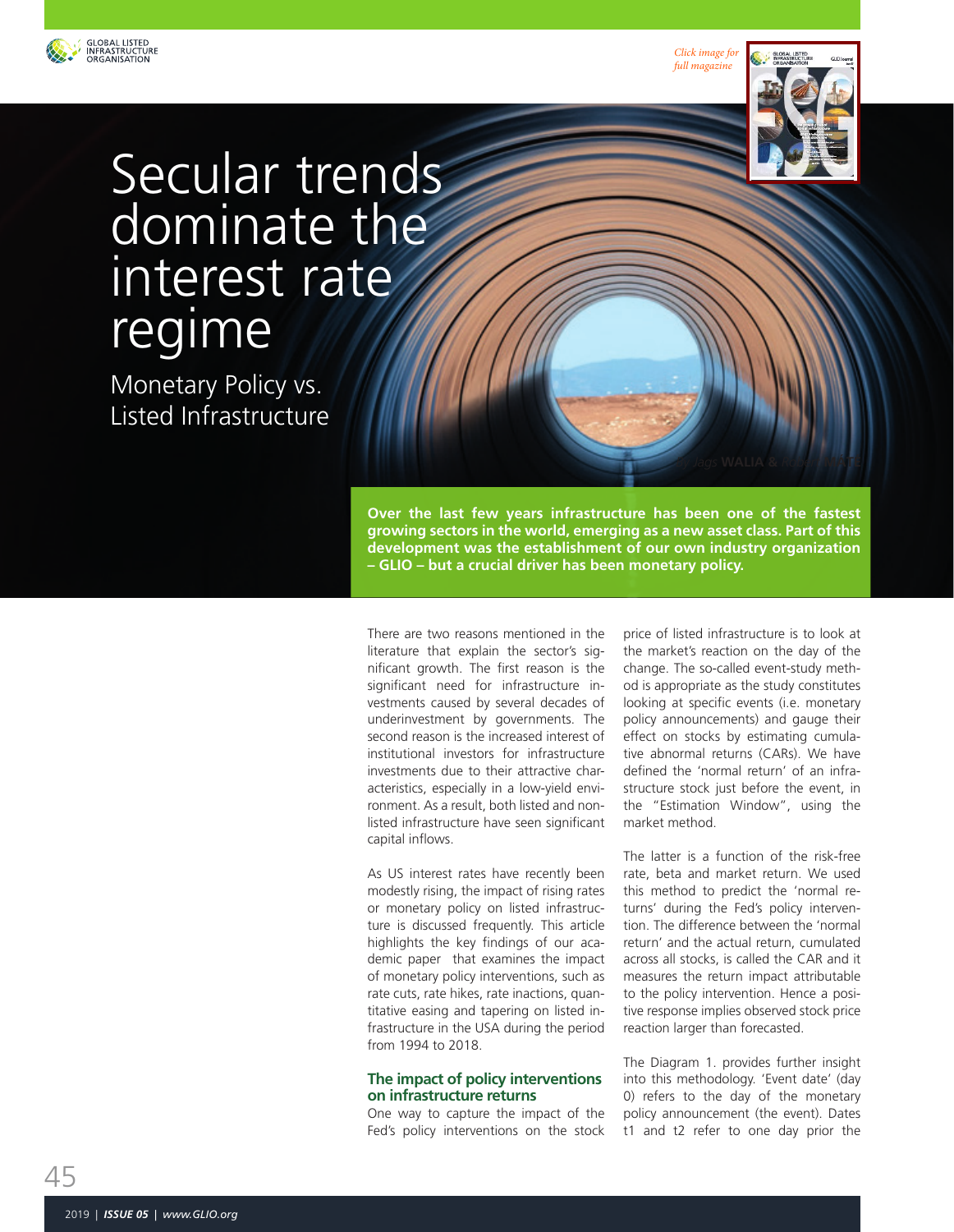

announcement day, marking the beginning of the event window and one day after the announcement day, marking the end of the event window. This event window is referred to as '(+1; -1) window'. Six different types of event windows were used in this study in order to capture different effects. Days prior the announcement reflect the markets' expectations before the announcement, while days after the announcement reflect the postannouncement effect of Monetary Policy. Intuitively, if the event window is set specifically to the day of the announcement, i.e. (0; 0), then the on-the-day direct effect of monetary policy will be captured.

#### **218 monetary policy announcements analyzed since 1994**

In order to have enough data on various types of Monetary Policy announcements, the sample period used was from 1994 to 2018. (See Table 1). The relevant sample consists of 57 listed infrastructure companies over this sample period, providing us with enough data points to conduct this analysis. (See Table 3).

We have also split up the sample and looked at four different time periods to see if the market's reaction differs across these periods. The time periods investigated are the following:

- 1. pre-2000s period (1994-2000),
- 2. pre-crisis period (1994-2007),
- 3. crisis period (2007-2010) and
- 4. post-crisis period (2010-2019).

# **No obvious relationship between infrastructure stocks reaction and interest rates**

Starting with the most conclusive results presented in the table 'Output of Event Study', infrastructure stocks responded positively to policy inaction. This held true regardless of Monetary Policy regime. On the other hand, the results for interest-rate cuts were mixed. During the pre-crisis and crisis period, stocks reacted negatively to rate decreases, while stocks reacted positively to rate cuts in the period leading up to the 2000s.

During Quantitative Easing (QE), stock price reactions of infrastructure were more positive than expected. At the end of the QE, stocks reacted negatively to Tapering, fearing the coming rising rate

**Diagram 1: Impact attributable to the policy intervention**

| ւր                                                                                                                                                                                                                                                                                                                                                                                                                                                                            |                     | Event date                                                                                                                                                                                                                                                                                                                                                                                                                                                     | L۵                                                                                                                                                         |                          |
|-------------------------------------------------------------------------------------------------------------------------------------------------------------------------------------------------------------------------------------------------------------------------------------------------------------------------------------------------------------------------------------------------------------------------------------------------------------------------------|---------------------|----------------------------------------------------------------------------------------------------------------------------------------------------------------------------------------------------------------------------------------------------------------------------------------------------------------------------------------------------------------------------------------------------------------------------------------------------------------|------------------------------------------------------------------------------------------------------------------------------------------------------------|--------------------------|
|                                                                                                                                                                                                                                                                                                                                                                                                                                                                               |                     |                                                                                                                                                                                                                                                                                                                                                                                                                                                                |                                                                                                                                                            |                          |
| <b>Estimation Window</b>                                                                                                                                                                                                                                                                                                                                                                                                                                                      | <b>Event Window</b> |                                                                                                                                                                                                                                                                                                                                                                                                                                                                |                                                                                                                                                            | <b>Post-Event Window</b> |
| The estimation window provides the information needed<br>to specify the 'normal return'.<br>E.g., in the case of the 'market model', the stock returns are<br>regressed on the market returns in order to specify the<br>typical relationship between the stock of the focal firm and<br>its reference index. Notably, an intercept (alpha), a slope<br>(beta) and an error term (sigma) are retrieved and then<br>used to predict the 'normal returns' for the event window. | foral firm.         | Based on the actual returns during the event window and<br>the 'normal returns' predicted. 'abnormal returns' are<br>calculated for all days within the event window.<br>These abnormal returns provide insights on<br>(1) whether the event was of material relevance for the<br>(2) whether information about the event had leaked to the<br>stock market and whether the market needed additional<br>time to absorb the informational content of the event. | The post-event window is typically not considered.<br>However, it may be used to investigate longer-term<br>stock/company performance following the event. |                          |

#### *Source: Eventstudytools (2019)*

**Table 1. Outline of the number and the various types of Monetary Policy announcements used in the analysis.**

| Types of monetary policy announcements           | <b>Entire Sample</b> |  |
|--------------------------------------------------|----------------------|--|
| Total number of events                           | 218                  |  |
| Number of rate increases                         | 40                   |  |
| Number of rate decreases                         | 27                   |  |
| Number of rate inactions                         | 118                  |  |
| Number of Quantitative Easing (QE) announcements | 19                   |  |
| Number of Tapering announcements                 | 14                   |  |

*Source: Federal Open Market Committee (1933-2019)* 

#### **Table 2: Output of Event Study**

|                                               | Event<br>windows | Rate<br>cut                  | Rate<br>hike             | Rate<br>inaction | QE                           | <b>Tapering</b> |
|-----------------------------------------------|------------------|------------------------------|--------------------------|------------------|------------------------------|-----------------|
| $(1994 - 2000)$ "<br>2000s<br>"Pre            | $(-2, +2)$       | n.s.                         | n.s.                     | 0.24%            | $\overline{\phantom{a}}$     | ٠               |
|                                               | $(-1, +3)$       | n.s.                         | n.s.                     | 0.25%            |                              |                 |
|                                               | $(-1, +1)$       | 0.29%                        | n.s.                     | n.s.             | $\qquad \qquad \blacksquare$ | -               |
|                                               | $(-1, 0)$        | 0.52%                        | n.S.                     | n.S.             |                              |                 |
|                                               | (0; 0)           | 0.18%                        | n.s.                     | n.s.             | ٠                            |                 |
|                                               | $(0; +1)$        | n.s.                         | n.s.                     | n.s.             |                              |                 |
| $(1994 - 2007)''$<br>"Pre Crisis              | $(-2, +2)$       | $-0.53%$                     | n.s.                     | 0.16%            | $\overline{\phantom{a}}$     | ٠               |
|                                               | $(-1, +3)$       | $-0.55%$                     | $-0.27%$                 | 0.25%            | $\qquad \qquad \blacksquare$ | -               |
|                                               | $(-1, +1)$       | $-0.59%$                     | n.s.                     | n.s.             | ٠                            | ٠               |
|                                               | $(-1, 0)$        | n.s.                         | $-0.29%$                 | n.s.             | $\overline{\phantom{a}}$     |                 |
|                                               | (0; 0)           | n.s.                         | $-0.12%$                 | n.s.             | $\overline{\phantom{a}}$     | ٠               |
|                                               | $(0; +1)$        | $-0.65%$                     | n.s.                     | n.s.             | $\frac{1}{2}$                | $\overline{a}$  |
| Financial Crisis<br>$(2007 - 2010)$<br>Global | $(-2, +2)$       | $-0.85%$                     |                          | 0.41%            | 0.38%                        | $\bar{ }$       |
|                                               | $(-1, +3)$       | n.S.                         |                          | 0.55%            | n.S.                         |                 |
|                                               | $(-1, +1)$       | n.s.                         | $\overline{\phantom{0}}$ | n.s.             | n.s.                         | ٠               |
|                                               | $(-1, 0)$        | $-0.24%$                     | $\overline{\phantom{m}}$ | n.s.             | n.s.                         | $\overline{a}$  |
|                                               | (0; 0)           | $-0.42%$                     | ۰                        | n.s.             | n.s.                         | -               |
|                                               | $(0; +1)$        | n.s.                         |                          | n.s.             | n.s.                         |                 |
| $(2010 - 2019)^n$<br>"Post Crisis             | $(-2, +2)$       |                              | 0.37%                    | n.s.             | 0.40%                        | n.s.            |
|                                               | $(-1, +3)$       | $\overline{\phantom{0}}$     | n.s.                     | n.s.             | n.s.                         | n.s.            |
|                                               | $(-1, +1)$       | $\overline{a}$               | 0.25%                    | 0.26%            | n.s.                         | $-0.51%$        |
|                                               | $(-1, 0)$        | $\qquad \qquad \blacksquare$ | n.s.                     | n.s.             | n.s.                         | $-0.35%$        |
|                                               | (0; 0)           | ۰                            | 0.13%                    | n.s.             | n.s.                         | $-0.26%$        |
|                                               | $(0; +1)$        |                              | 0.49%                    | 0.20%            | n.s.                         | $-0.42%$        |
|                                               |                  |                              |                          |                  |                              |                 |

*\* n.s. = statistically not significant*

*Source: Analysis by Kempen Listed Infrastructure team*

environment. Interestingly, while rate hikes in the period prior to the crisis led to a negative reaction (infrastructure under performed in the expected reaction), the period after the crisis when Tapering ended, witnessed a positive stock price reaction to rising interest rates (infrastructure outperformed the expected reaction). This could be explained by the higher economic stimulus from QE which seems to have outweighed the increase in cost of capital.

> gained popularity among institutional Another explanation is that in the period prior to the crisis, infrastructure was a less established sector. Following the crisis, as described above, the asset class

46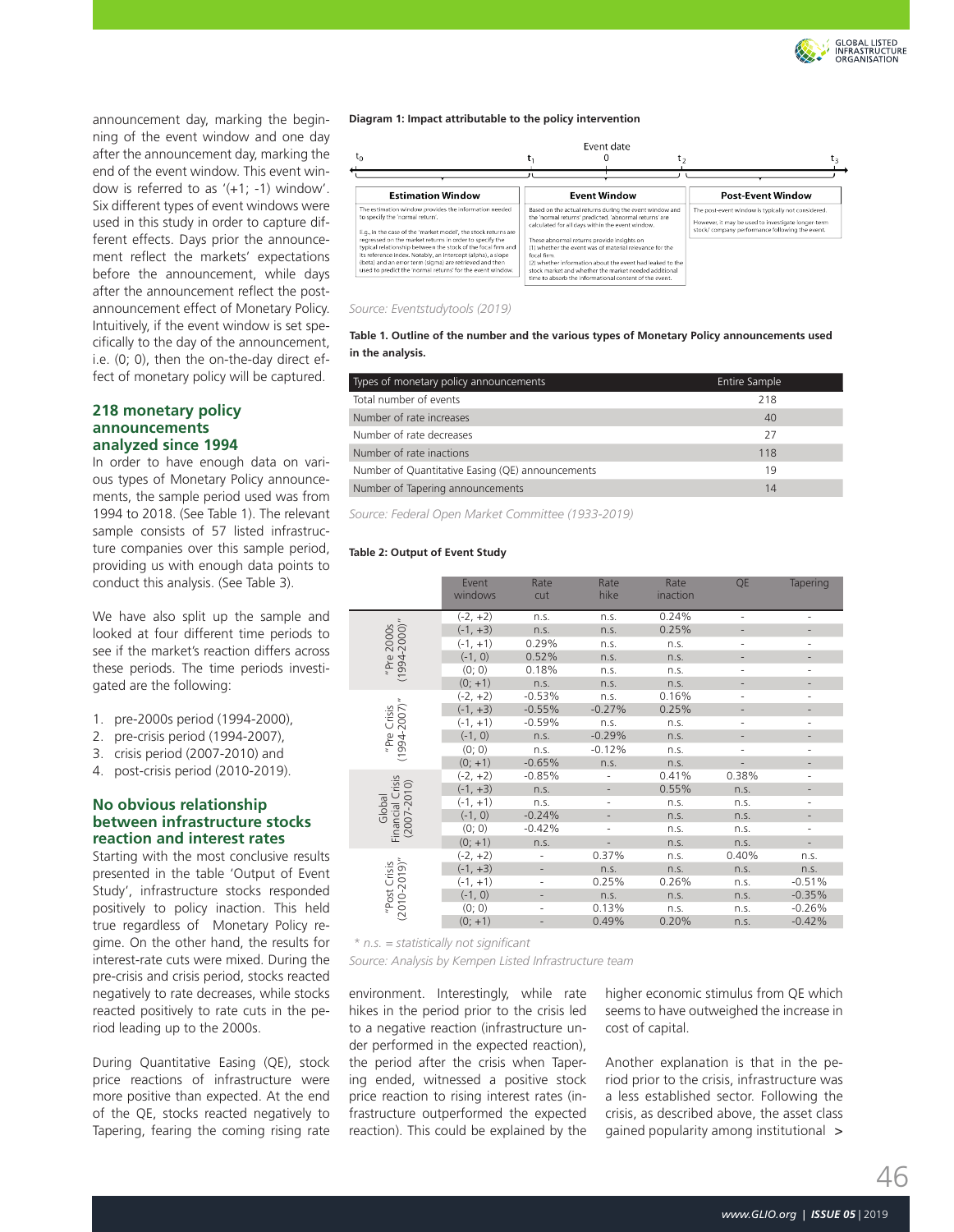

*We saw no relationship between quarterly changes in yields with the relative performance of listed infrastructure, supporting the view that there is no significant relationship between interest rates and the performance of listed infrastructure.*

investors. As a result, capital inflow has lowered the cost of capital for infrastructure companies.

**Chart 1: Relative performance (PUREUSUS/S&P500) & interest rate regimes**

#### **The element of surprise**

Assuming that markets are efficient, they should respond to interest-rate changes only if there was a surprise in the monetary policy announcement. Of course, the market may also react to the 'tone' of the announcement, i.e. whether the Fed is more dovish or hawkish. Therefore, as a robustness check, we investigated whether the above results differ if interest rate changes are decomposed into expected and surprise components. The unexpected (or surprise) element of the policy announcement can be obtained by calculating the change in the implied fed funds futures rate (which is obtained as 100 minus the contract price) relative to the day before the announcement.

As expected, when Fed rate activity was priced into futures, there was a muted stock price move versus what was forecasted. Interestingly, the event window capturing the day *after* a non-surprise announcement resulted in a positive reaction in the case of rate hikes. Moving to the results of policy announcements that did surprise, we saw that surprise rate cuts and hikes have led to negative reactions versus what was forecasted. Meanwhile rate inaction has led to a positive reaction, both on the day of the announcement and the event window capturing the post-announcement day as well.

## **What's yield got to do with it?**

In addition to studying the abnormal returns of listed infrastructure from Monetary Policy, we also show in Chart 1. the relative performance of US listed infrastructure versus the S&P500 in different interest environments (since 1999). Across five different interest rate environments since 2000, the view that 'rate rises are bad for infrastructure' does not hold true. We see the relative performance of US infrastructure versus the



*Source: Bloomberg & Kempen Listed Infrastructure analysis (2019)*

#### Chart 2: Quarterly change in yield vs. relative infra performance



S&P500 moving independently of the interest regime in the background. Over this longer-term horizon, the secular challenges or opportunities for the asset class drive its relative performance. We also saw no relationship between quarterly changes in yields with the relative performance of listed infrastructure (Chart 2), supporting the view that there is no significant relationship between interest rates and the performance of listed infrastructure.

*The market presents us with a nice buying opportunity into a secular trend. What more could an investor want?*